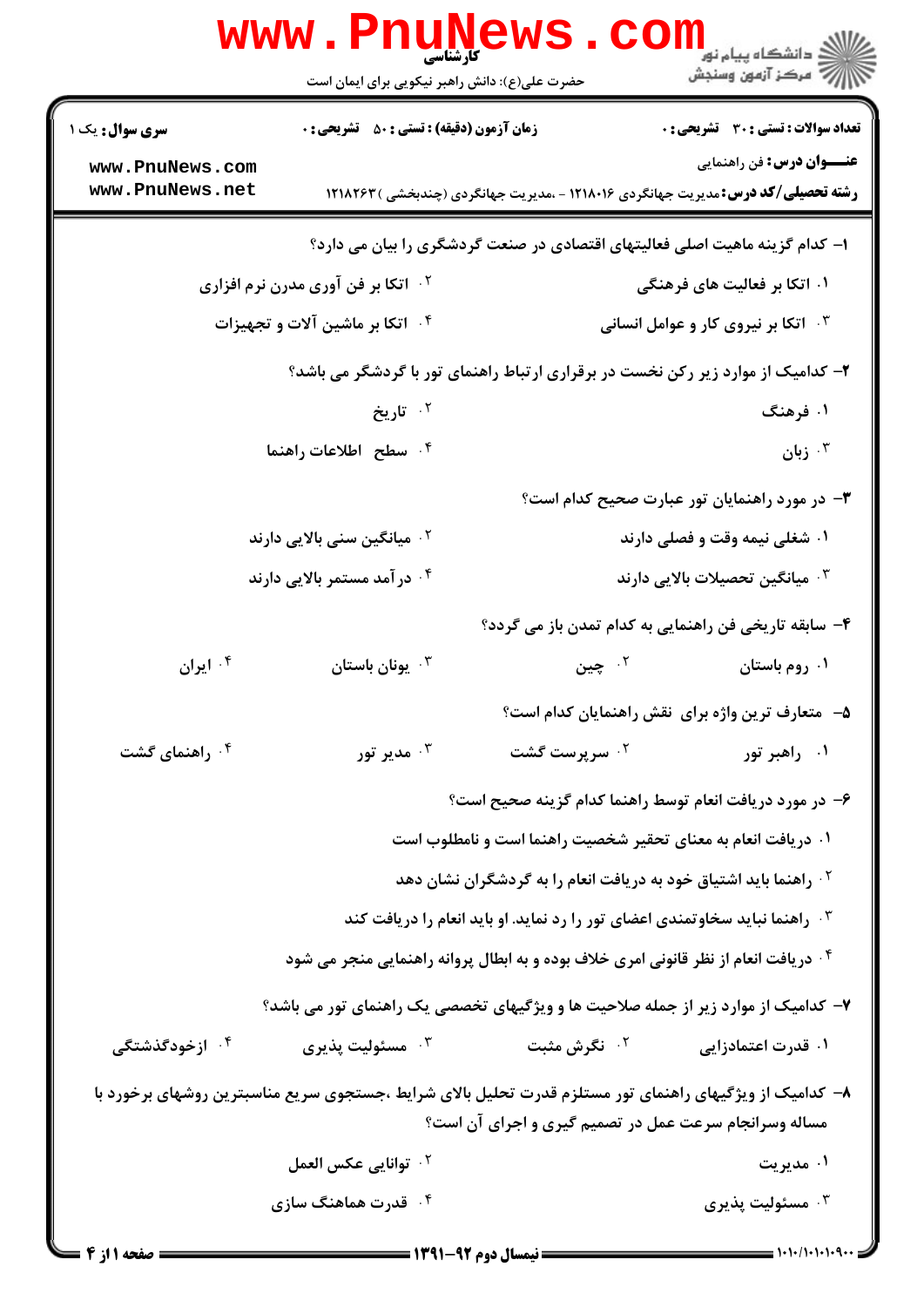|                                                      | www.PnuNews                                                                        |                                                                                                                 | ڪ دانشڪاه پيا <sub>م</sub> نور<br><mark>ر</mark> 7 مرڪز آزمون وسنڊش |
|------------------------------------------------------|------------------------------------------------------------------------------------|-----------------------------------------------------------------------------------------------------------------|---------------------------------------------------------------------|
|                                                      | حضرت علی(ع): دانش راهبر نیکویی برای ایمان است                                      |                                                                                                                 |                                                                     |
| <b>سری سوال : ۱ یک</b>                               | <b>زمان آزمون (دقیقه) : تستی : 50 ٪ تشریحی : 0</b>                                 |                                                                                                                 | <b>تعداد سوالات : تستی : 30 ٪ تشریحی : 0</b>                        |
| www.PnuNews.com                                      |                                                                                    |                                                                                                                 | <b>عنـــوان درس:</b> فن راهنمایی                                    |
| www.PnuNews.net                                      |                                                                                    | <b>رشته تحصیلی/کد درس:</b> مدیریت جهانگردی ۱۲۱۸۰۱۶ - ،مدیریت جهانگردی (چندبخشی ) ۱۲۱۸۲۶۳                        |                                                                     |
|                                                      |                                                                                    | ۹- کدام مورد از ویژگیهای تخصصی به خصوص درمورد راهنمایان گشت های خارج از محیط شهری و برنامه های طبیعت            |                                                                     |
|                                                      |                                                                                    |                                                                                                                 | گردی مصداق جدی دارد؟                                                |
|                                                      | <sup>۲</sup> ۰ آگاهی از کمکهای اولیه                                               |                                                                                                                 | ۰۱ نقشه خوانی و جهت یابی                                            |
| ۰ <sup>۴</sup> توانایی کلامی بالا                    |                                                                                    | ۰ <sup>۳</sup> اطلاعات مالی قوی                                                                                 |                                                                     |
|                                                      |                                                                                    | ∙۱− در کشور ما بر حسب قانون حداقل تحصیلات راهنمایان تور چه میزان است؟                                           |                                                                     |
|                                                      | ۰ <sup>۲</sup> دیپلم متوسطه                                                        |                                                                                                                 | ۰۱ شرط سواد وجود ندارد                                              |
| ۰ <sup>۴</sup> فوق لیسانس                            |                                                                                    | ليسانس $\cdot$ $^{\circ}$                                                                                       |                                                                     |
|                                                      |                                                                                    | 11- در زمینه شغل راهنمای تور کدام یک از موارد زیر صحیح می باشد؟                                                 |                                                                     |
|                                                      |                                                                                    |                                                                                                                 | ۰۱ سطح درآمد این نوع مشاغل بطور کلی بالاست                          |
|                                                      |                                                                                    |                                                                                                                 | <sup>۰۲</sup> راهنمای تور شغلی دائمی و تمام وقت می باشد             |
|                                                      |                                                                                    | ۰۳ ارتقای شغلی راهنمایان تور دارای محدودیت می باشد                                                              |                                                                     |
|                                                      |                                                                                    |                                                                                                                 | ۰۴ دارای استرس و ریسک پایینی می باشد                                |
|                                                      |                                                                                    | ۱۲– در حال حاضر در کشور ایران کدام نهاد عهده دار گزینش ، آموزش، صدور مجوز و نظارت بر کار راهنمایان تور می باشد؟ |                                                                     |
|                                                      | ۰۱ سازمان میراث فرهنگی،صنایع دستی و گردشگری<br><b>گ وزارت فرهنگ و ارشاد اسلامی</b> |                                                                                                                 |                                                                     |
| <sup>۴ .</sup> انجمن های صنفی راهنمایان تور          |                                                                                    | وزارت ورزش و جوانان "                                                                                           |                                                                     |
|                                                      |                                                                                    |                                                                                                                 | ۱۳- اعتبار پروانه راهنمایی جهانگردی در ایران چقدر است؟              |
| ۳ $\cdot$ ۳ سال                                      | ۲ ۰ <sup>۳</sup> سال                                                               | ۰۲ اسال                                                                                                         | $\cdot$ $\rho_{\text{alo}}$                                         |
|                                                      |                                                                                    |                                                                                                                 | ۱۴– دو گروه اصلی راهنمایان گردشگری در ایران کدامند؟                 |
| ۰۲ راهنمایان محلی و راهنمایان طبیعت گردی             |                                                                                    | ۰۱ راهنمایان فرهنگی و راهنمایان طبیعت گردی                                                                      |                                                                     |
| <sup>۴</sup> ۰ راهنمایان اماکن شهری و راهنمایان محلی |                                                                                    | ۰۳ راهنمایان محیط شهری و راهنمایان طبیعت گردی                                                                   |                                                                     |
|                                                      |                                                                                    | ۱۵– دوره آموزشی راهنمایان ایرانگردی-جهانگردی و راهنمایان طبیعت گردی به طور متعارف چند ساعت می باشد؟             |                                                                     |
| ۰۴ ۱۷۵ ساعت                                          | ۰ <sup>۳</sup> ۱۲۰ ساعت                                                            | ۰ <sup>۲</sup> ه۳۸۵ ساعت                                                                                        | ۰۱ شش ماه                                                           |
|                                                      |                                                                                    |                                                                                                                 |                                                                     |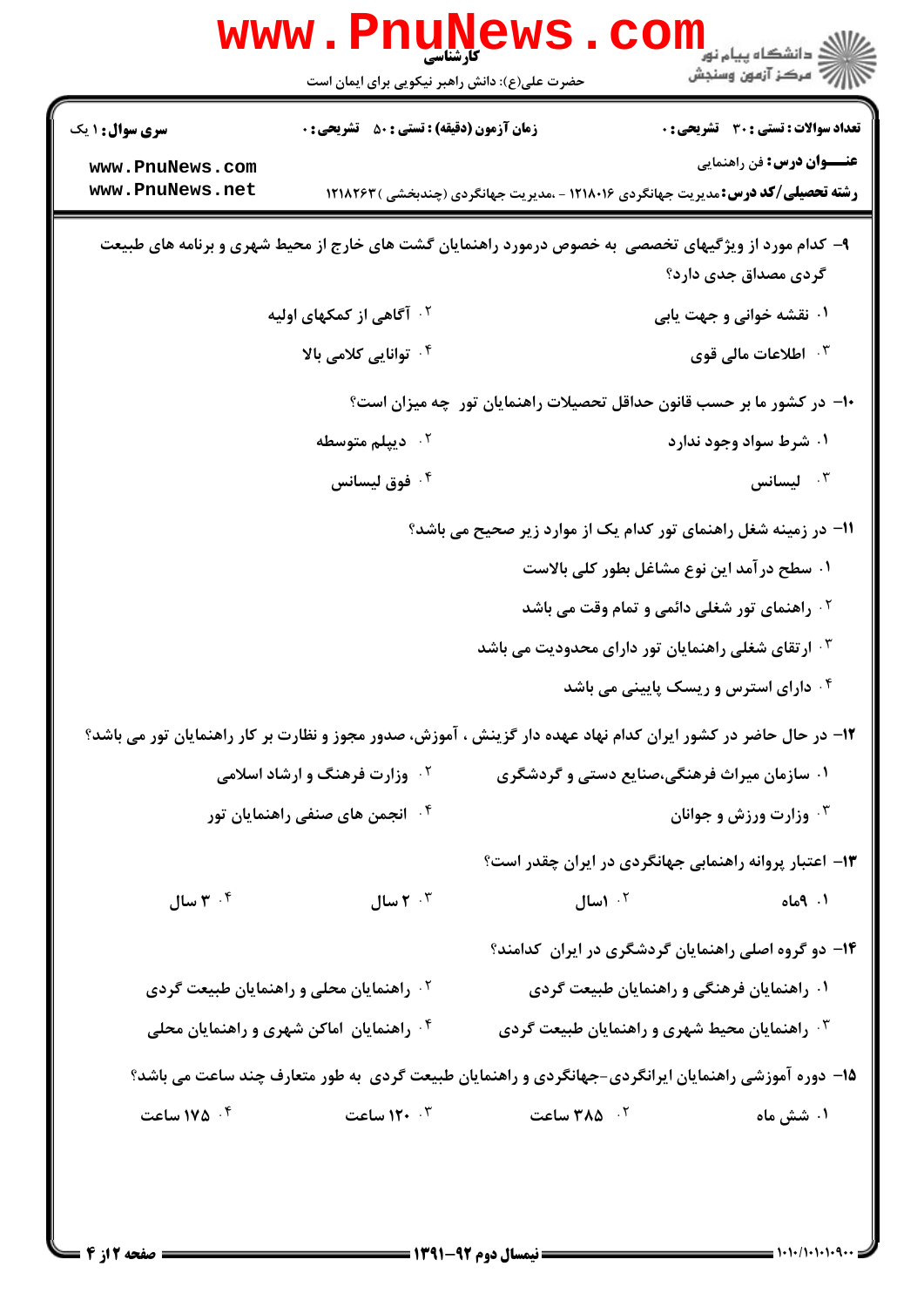| <b>www.PnuNews</b><br>ر دانشڪاه پيام نور <mark>− ا</mark><br>ا <i>را</i> مرکز آزمون وسنڊش                                                                                 |                                                                                          |                                                                                          |                                              |  |  |
|---------------------------------------------------------------------------------------------------------------------------------------------------------------------------|------------------------------------------------------------------------------------------|------------------------------------------------------------------------------------------|----------------------------------------------|--|--|
|                                                                                                                                                                           | حضرت علی(ع): دانش راهبر نیکویی برای ایمان است                                            |                                                                                          |                                              |  |  |
| <b>سری سوال : ۱ یک</b>                                                                                                                                                    | زمان آزمون (دقیقه) : تستی : 50 ٪ تشریحی : 0                                              |                                                                                          | <b>تعداد سوالات : تستی : 30 ٪ تشریحی : 0</b> |  |  |
| www.PnuNews.com<br>www.PnuNews.net                                                                                                                                        |                                                                                          | <b>رشته تحصیلی/کد درس:</b> مدیریت جهانگردی ۱۲۱۸۰۱۶ - ،مدیریت جهانگردی (چندبخشی ) ۱۲۱۸۲۶۳ | <b>عنـــوان درس:</b> فن راهنمایی             |  |  |
| ۱۶– کارت آبی رنگ مجوز راهنمایی کدام دسته از راهنمایان زیر می باشد؟                                                                                                        |                                                                                          |                                                                                          |                                              |  |  |
|                                                                                                                                                                           | ۰۲ راهنمایان طبیعت گردی                                                                  |                                                                                          | ۰۱ راهنمایان موزه ها                         |  |  |
|                                                                                                                                                                           | ۰۴ راهنمایان ایرانگردی وجهانگردی                                                         |                                                                                          | ۰۳ راهنمایان تورهای خاص ورزشی                |  |  |
| ۱۷- زمانی که گردشگر برای درخواست ها یا سوال خود به راهنما مراجعه می کند ولی بجای دریافت پاسخ روشن از سوی راهنما<br>به دیگران احاله می شود ، کدام آثار منفی را در پی دارد؟ |                                                                                          |                                                                                          |                                              |  |  |
|                                                                                                                                                                           | <sup>۲</sup> ۰ بی اعتنایی به گردشگران همراه                                              |                                                                                          | ۰۱ کارکردن همچون یک ربات                     |  |  |
|                                                                                                                                                                           | ۰۴ فخرفروشی                                                                              |                                                                                          | ۰۳ سر دوانیدن گردشگران                       |  |  |
| ۱۸– در چه صورتی ممکن است گردشگران این برداشت را داشته باشند که راهنما پا از گلیم خود فراتر نهاده و به نوعی رفتاری<br>گستاخانه دارد؟                                       |                                                                                          |                                                                                          |                                              |  |  |
|                                                                                                                                                                           | ۰۲ فخر فروشی                                                                             |                                                                                          | ۰۱ اصرار به دریافت انعام                     |  |  |
|                                                                                                                                                                           | ۰۴ احساس صمیمیت بیش ازحد باگردشگران                                                      |                                                                                          | ۰۳ سردوانیدن گردشگران $\cdot$                |  |  |
|                                                                                                                                                                           |                                                                                          | ۱۹- کدام مورد از جمله ویژگیهای ارتباط غیر کلامی محسوب می شود؟                            |                                              |  |  |
|                                                                                                                                                                           |                                                                                          | ۰۱ اگر کسی به هنگام گفتگو به چشمان شما نگاه کند ، حقیقت را نمی گوید                      |                                              |  |  |
|                                                                                                                                                                           |                                                                                          | <sup>۲</sup> . رفتار غیر کلامی به اندازه رفتار کلامی مورد پذیرش نیست                     |                                              |  |  |
|                                                                                                                                                                           |                                                                                          | ۰ <sup>۳ ا</sup> رتباط غیر کلامی در یک زمینه خاص شکل می گیرد                             |                                              |  |  |
|                                                                                                                                                                           |                                                                                          | ۰۴ رفتار غیر کلامی ، حرکات و رفتارهای غیر تعاملی است                                     |                                              |  |  |
|                                                                                                                                                                           | +۲- نگاه کردن یا برگرداندن نگاه از شخص دیگر ، کدام کارکرد رفتار غیرکلامی را بیان می کند؟ |                                                                                          |                                              |  |  |
| ۰۴ تکذیب کردن                                                                                                                                                             | ۰ <sup>۳</sup> تکرار کردن                                                                | ۰ <sup>۲</sup> کامل کردن                                                                 | ۰۱ کنترل کردن                                |  |  |
|                                                                                                                                                                           |                                                                                          | <b>۲۱</b> - کدام یک از نظر شلدون از ویژگی های فربه تنان به شمار می رود؟                  |                                              |  |  |
| ۰۴ بی تفاوت                                                                                                                                                               | هیجانی $\cdot$                                                                           | <b>10 دست و یا چلفتی</b>                                                                 | ۰۱ پر انرژی                                  |  |  |
|                                                                                                                                                                           |                                                                                          | ۲۲- کدامیک از پیام های غیرکلامی در همه جای صورت قابل تشخیص می باشد؟                      |                                              |  |  |
| ترس $\cdot$ ۴                                                                                                                                                             | تنفر $\cdot$                                                                             | ۰۲ غم                                                                                    | ۰۱ تعجب                                      |  |  |
|                                                                                                                                                                           |                                                                                          |                                                                                          |                                              |  |  |

 $= 1.1.1.1.1.1.9$